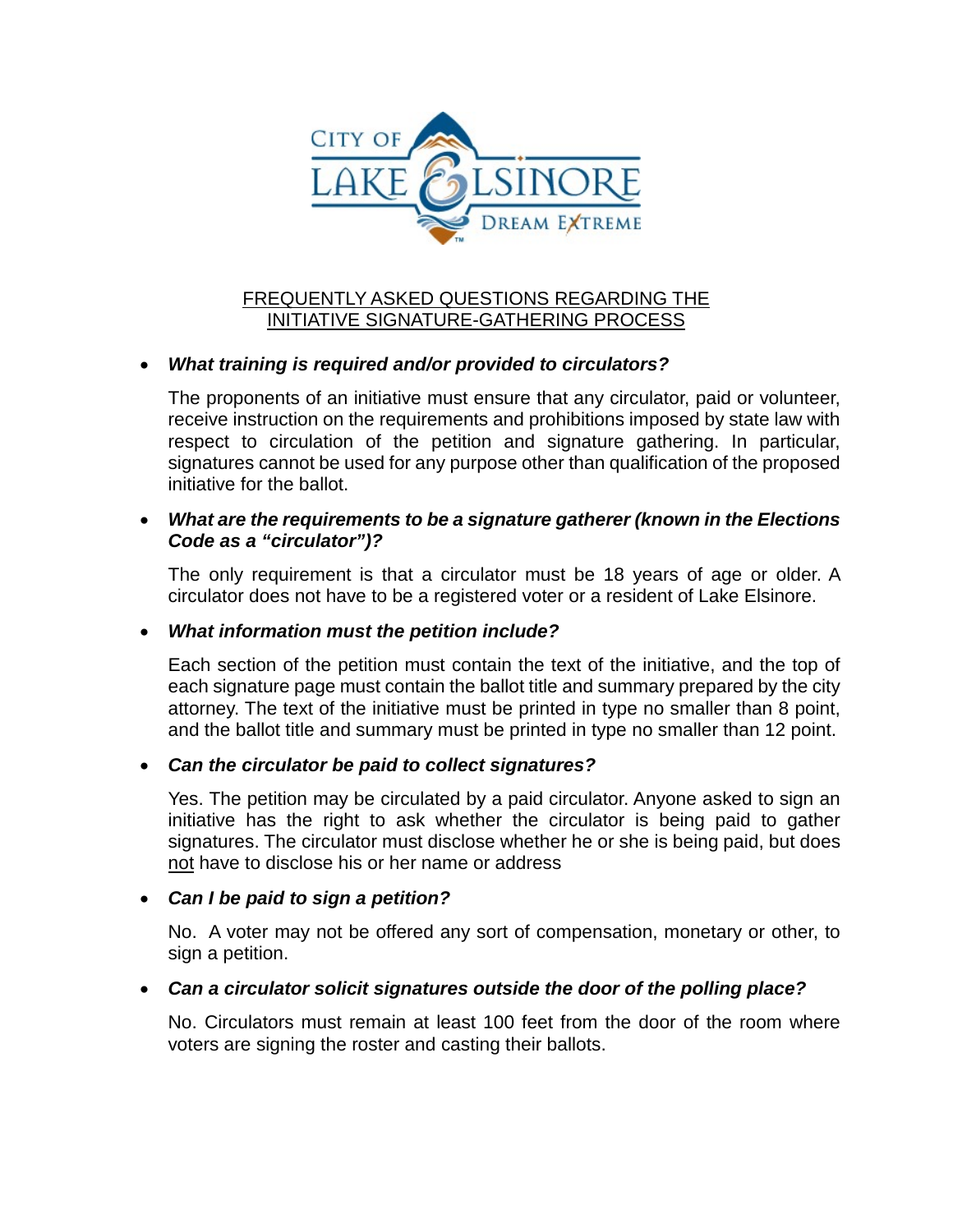## • *Can a circulator legally gather signatures by leaving a petition unattended?*

No. As stated in the circulator's declaration, each signature must be personally witnessed by the circulator to be valid.



# • *If I am asked to sign the petition, do I have a right to read the initiative?*

Yes, you must be allowed to see the full text of the initiative.

## • *Does the circulator have to answer questions regarding the initiative?*

Yes. The circulator must answer questions in reference to the petition; the answers must be factual and cannot be misleading; and, they may not misrepresent the purpose or contents of the initiative.

#### • *What information does a circulator need to provide to the City's Elections Official (City Clerk)?*

When the proponent submits the petition to the City Clerk, each section of the petition must have attached a declaration signed by the circulator under penalty of perjury that states:

- o The circulator's name and address; and,
- o The dates between which the signatures on the petition were obtained; and,
- o That the circulator circulated that section and witnessed the signatures being written; and,
- o That according to the best information and belief of the circulator, each signature is the genuine signature of the person whose name it purports to be; and,
- o That the circulator is 18 years of age or older.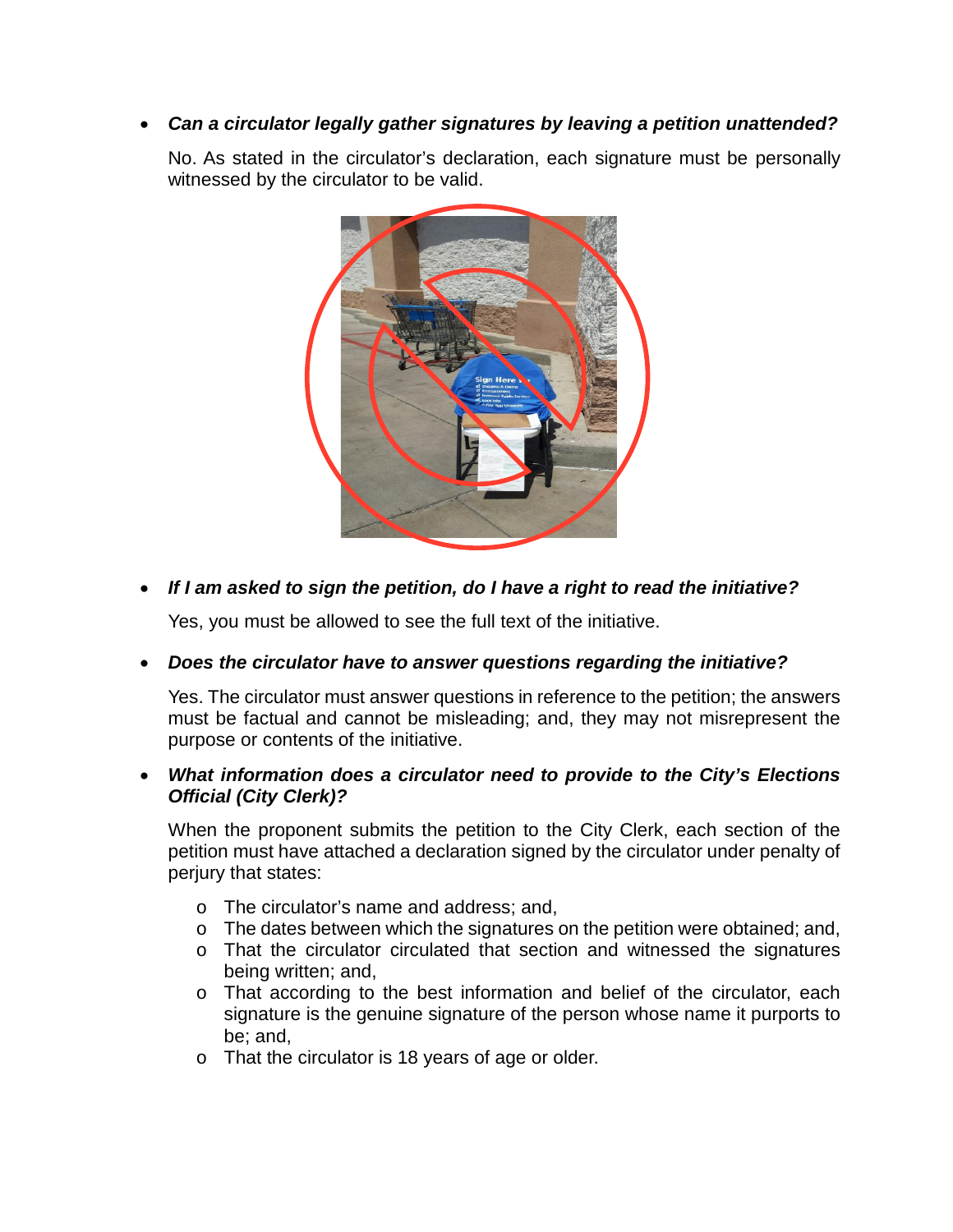## • *How is the validity of petition signatures determined?*

The City's Election Official (City Clerk), along with the County Registrar of Voters, will determine that the residence address on the petition is the same as the residence address on the voter registration card and that the signature matches what is on file.

A signature will be deemed invalid for any of the following reasons:

- the addresses are different
- $\blacksquare$  the petition does not specify the residence address
- the petition does not provide for the signer's signature, printed name, and full residence address
- the person signing the petition is not a Lake Elsinore registered voter
- $\blacksquare$  the signature does not match what is on file

## • *Can I withdraw my signature from a petition once I have signed it?*

Yes. A voter who has signed an initiative petition, and who subsequently wishes his or her name withdrawn, may do so by filing a written request for the withdrawal with the City's Election Official (City Clerk) that includes the voter's name, residence address, and signature. This request must be filed in the City Clerk's office, either by mail or personal delivery, prior to the date the petition is filed.

#### • *How do I report a suspected Elections Code violation?*

If you have reason to believe that a circulator is breaking the law, report as much information as possible, including:

- $\blacksquare$  the location at which the circulator was working
- a physical description of the circulator
- the name or a description of the initiative measure and/or the proponents of the petition you were asked to sign
- and the names of any witnesses

All violations should be reported to the City's Elections Official (City Clerk) or to the Secretary of State's Election Fraud Investigation Unit.

## **City of Lake Elsinore Elections Official**

Susan M. Domen, MMC, City Clerk 130 S. Main Street Lake Elsinore, CA 92530 (951) 674-3124 ext. 269; E-Mail: [sdomen@lake-elsinore.org](mailto:sdomen@lake-elsinore.org)

## **Secretary of State's Election Fraud Investigation Unit**

at (916) 657-2166.